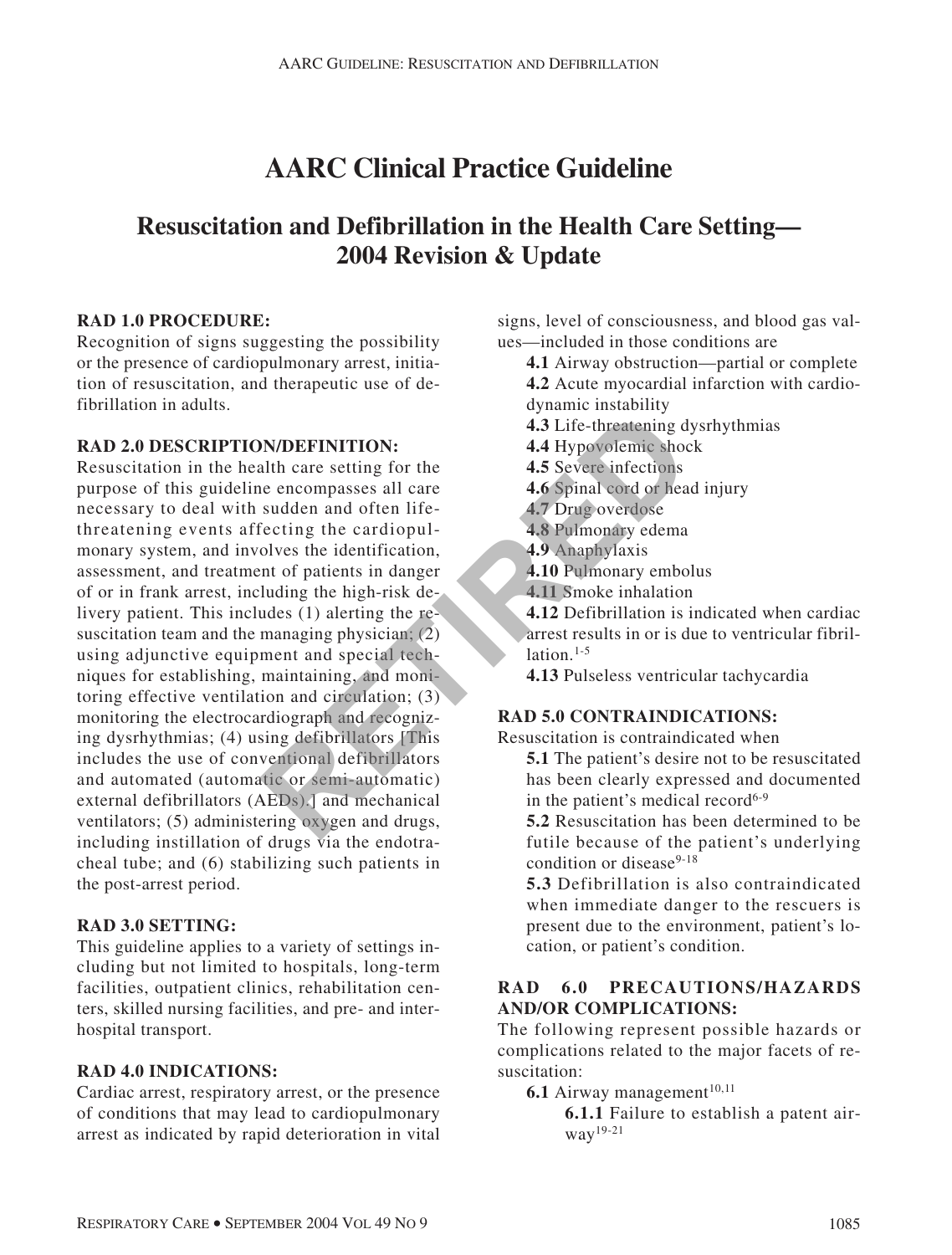**6.1.2** Failure to intubate the trachea<sup>19,20</sup> **6.1.3** Failure to recognize intubation of the esophagus<sup>19,22,23</sup> **6.1.4** Upper airway trauma, laryngeal and esophageal damage24-29 **6.1.4.1** Vocal cord paralysis<sup>28</sup> **6.1.5** Aspiration<sup>21,23,24,30</sup> **6.1.6** Cervical spine trauma<sup>24,31,32</sup> **6.1.7** Unrecognized bronchial intubation<sup>19,30,33</sup> **6.1.8** Eye injury<sup>21</sup> **6.1.9** Facial trauma30 **6.1.10** Problems with ETT cuff21,34-36 **6.1.11** Bronchospasm19,21,23 **6.1.12** Laryngospasm37 **6.1.13** Dental accidents<sup>24,30</sup>  $6.1.14$  Dysrhythmias<sup>37,38</sup> **6.1.15** Hypotension and bradycardia due to vagal stimulation $37$ **6.1.16** Hypertension and tachycardia37,39 **6.1.17** Inappropriate tube size $30,34,40$ **6.1.18** Bleeding **6.1.19** Pneumonia41 **6.2** Ventilation **6.2.1** Inadequate oxygen delivery  $(F_{\text{DO2}})^{42-45}$ **6.2.2** Hypo- and/or hyperventilation<sup>43-47</sup> **6.2.3** Gastric insufflation and/or rupture45,48,49 **6.2.4** Barotrauma50,51 **6.2.5** Hypotension due to reduced venous return secondary to high mean intrathoracic pressure $52,53$ **6.2.6** Vomiting and aspiration<sup>21,54</sup> **6.2.7** Prolonged interruption of ventilation for intubation<sup>55</sup> **6.3** Circulation/Compressions **6.3.1** Ineffective chest compression<sup>56,57</sup> **6.3.2** Fractured ribs and/or sternum24,54,58,59 **6.3.3** Laceration of spleen or liver<sup>24,54,58,60-62</sup> **6.3.4** Failure to restore circulation despite functional rhythm **6.3.4.1** Severe hypovolemia<sup>63,64</sup> **6.3.4.2** Cardiac tamponade<sup>58,64</sup> **6.3.4.3** Hemo- or pneumothora $x^{63,64}$ **6.3.4.4** Hypoxia Expansive of the contents<sup>24,30</sup><br>
Repassive of the contents<sup>24,30</sup><br>
minas<sup>37,38</sup><br>
minas<sup>37,38</sup><br>
minas<sup>37,38</sup><br>
minas<sup>37,38</sup><br>
minas<sup>37,38</sup><br>
minas<sup>37,38</sup><br>
minas<sup>37,38</sup><br>
minasion and bradycardia<br>
minasion and tachycar-<br>
prince

**6.3.4.5** Acidosis **6.3.4.6** Hyperkalemia **6.3.4.7** Massive acute myocardial infarction<sup>63</sup> **6.3.4.8** Aortic dissection<sup>63</sup> **6.3.4.9** Cardiac rupture<sup>59,65</sup> **6.3.4.10** Air embolus, pulmonary embolism<sup>58,66</sup> **6.3.5** Central nervous system impairment<sup>58</sup> **6.4** Electrical therapy **6.4.1** AEDs may be hazardous in patients weighing  $< 25 \text{ kg}^{67}$ **6.4.2** Failure of defibrillator<sup>68</sup> **6.4.3** Shock to team members<sup>69</sup> **6.4.4** Pulse checking between sequential shocks of AEDs delays rapid identification of persistent ventricular fibrillation, interferes with assessment capabilities of the devices, and increases the possibility of operator error.67 **6.4.5** The initial 3 shocks should be delivered in sequence, without delay, interruption for CPR, medication administration, or pulse checks for ventricular fibrillation and pulseless ventricular tachycardia.2,4,70-72 **6.4.6** Induction of malignant dysrhyth $mias^{73,74}$ **6.4.7** Interference with implanted pace-

maker function<sup>75-77</sup>

**6.4.8** Fire hazard

**6.4.8.1** AEDs may be hazardous in an oxygen-enriched environment.78

**6.4.8.2** Alcohol should never be used as conducting material for paddles because serious burns can result.79

**6.4.8.3** Superficial arcing of the current along the chest wall can occur as a consequence of the presence of conductive paste or gel between the paddles.80

**6.4.8.4** The aluminized backing on some transdermal systems can cause electric arcing during defibrillation, with explosive noises, smoke, visible arcing, patient burns, and impaired transmission of current;81-84 therefore, patches should be removed be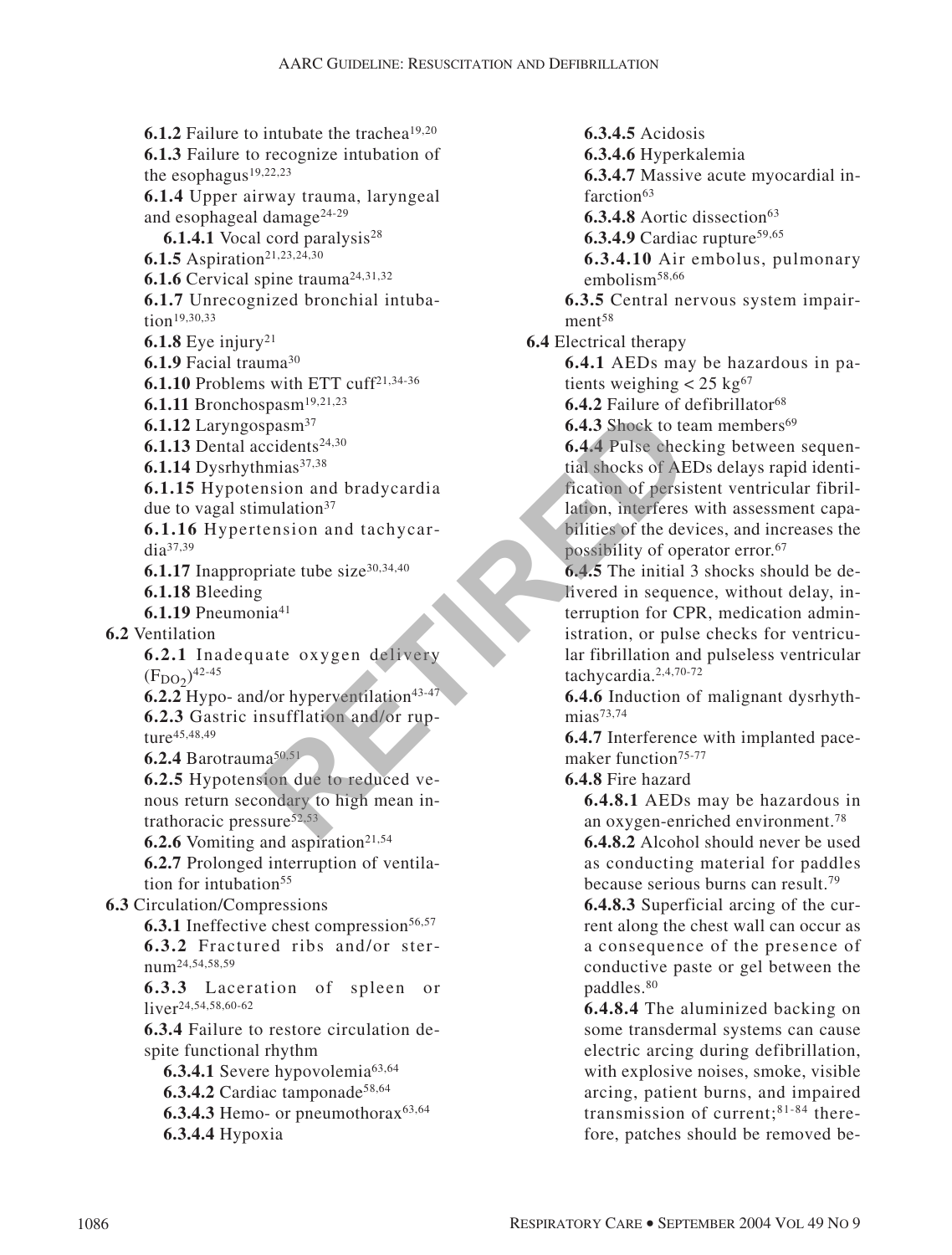fore defibrillation.

**6.4.9** Muscle burn<sup>81,85</sup>

**6.4.10** Muscle injury resulting in acute renal failure86,87

**6.4.11** If transthoracic impedance is high, a low energy shock  $(< 100$  J) may fail to generate enough current to achieve successful defibrillation.88-91

**6.4.12** Attention must be paid to factors influencing total and transthoracic impedance.67,79,88,90,91

**6.4.12.1** Paddle electrode pressure **6.4.12.2** The use of an appropriate conductive medium that can withstand high current flow

**6.4.12.3** Electrode/paddle size should be 8.5 to 12 cm for adults

**6.4.12.4** Electrode placement

**6.4.12.5** Time interval between shocks

**6.4.12.6** Distance between electrodes (size of the chest)

**6.4.12.7** Energy selected

**6.4.12.8** Paddle-skin electrode material

**6.4.12.9** Number of previous shocks **6.4.12.10** Phase of ventilation

**6.4.12.11** Diaphoretic patients should be dried to prevent contact problems with adhesive defibrillation pads and/or electrodes.

**6.5** Drug administration

**6.5.1** Inappropriate drug or dose **6.5.2** Idiosyncratic or allergic response to drug

**6.5.3** Endotracheal-tube drug-delivery failure<sup>91-94</sup>—The endotracheal tube dose should be 2 to 2.5 times the normal I.V. dose, diluted in 10 mL of normal saline (or distilled water).

# **RAD 7.0 LIMITATIONS OF PROCEDURE:**

**7.1** Despite adequate efforts, resuscitation may fail because of the patient's underlying disease. Institution of resuscitation may be limited by patient or surrogate/guardian request. $6-9$ 

**7.2** Additional limitations to defibrillation **7.2.1** Response is poor in subjects with extremely low core temperatures, and shocks should be limited to 3 until temperature has risen above 86°F (30°C).91 Warming may improve success.<sup>91</sup>

**7.2.2** Subjects whose cardiac arrest occurs as a direct result of trauma may not respond to defibrillation.<sup>91</sup>

**7.2.3** The patient must not move or be moved while analysis is occurring when the automated or semi-automated defibrillator is used. (Compressions must be stopped, and the patient should not be moving.)

# **RAD 8.0 ASSESSMENT OF NEED:**

**8.1** Assessment of patient condition

**8.1.1** Pre-arrest—Identification of patients in danger of imminent arrest and in whom consequent early intervention may prevent arrest and improve outcome. These are patients with conditions that may lead to cardiopulmonary arrest as indicated by rapid deterioration in vital signs, level of consciousness, and blood gas values (see Section 4.00). Find the curve of the same of the same of the same of the same of the same between electrodes<br>
in the curve of pacement<br>
and the same between electrodes<br>
the same between electrodes<br>
the same of previous shocks<br>
that alle-

**8.1.2** Arrest—absence of spontaneous breathing and/or circulation

**8.1.3** Post-arrest—Once a patient has sustained an arrest, the likelihood of additional life-threatening problems is high, and continued vigilance and aggressive action using this Guideline are indicated. Control of the airway and cardiac monitoring must be continued and optimal oxygenation and ventilation assured.

**8.1.3.1** After arrival of defibrillator: The patient should be evaluated immediately for the presence of ventricular fibrillation or ventricular tachycardia by the operator (conventional) or the defibrillator (automated or semi-automated). Inappropriate defibrillation can cause harm.

# **RAD 9.0 ASSESSMENT OF PROCESS AND OUTCOME:**

**9.1** Timely, high-quality resuscitation im-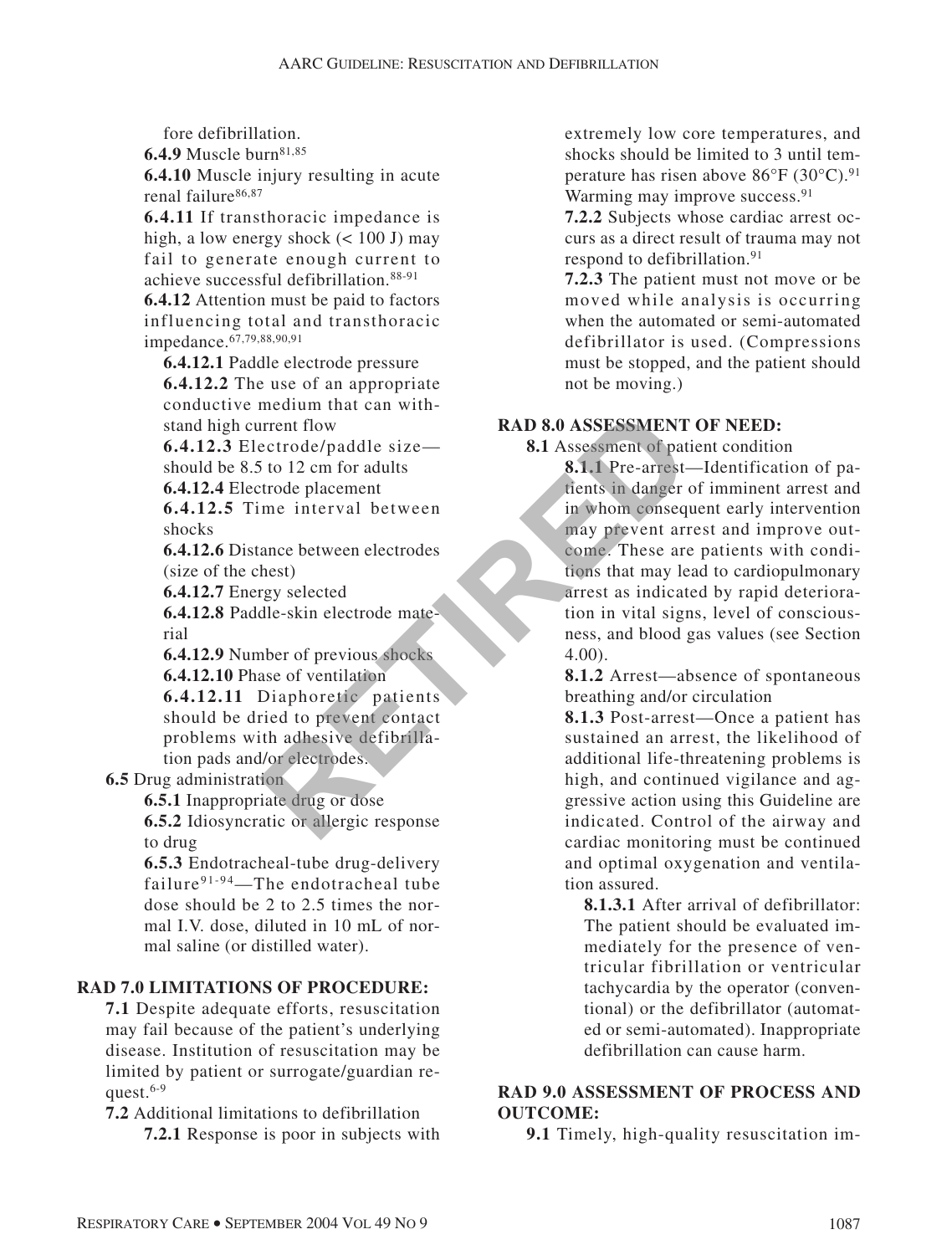proves patient outcome in terms of survival and level of function. Despite optimal resuscitation performance, outcomes are affected by patient-specific factors. Patient condition post-arrest should be evaluated from this perspective.

**9.2** Documentation and evaluation of the resuscitation process (eg, system activation, team member performance, functioning of equipment, and adherence to guidelines and algorithms) should occur continuously and improvements be made91,95-99

**9.3** Equipment management issues. Use of standard checklists can improve defibrillator dependability.100

**9.4** Defibrillation process issues

9.4.1System access<sup>101</sup>

9.4.2 Response time<sup>91,102,103</sup>

9.4.3 First-responder actions<sup>91,102-104</sup>

**9.4.4** Adherence to established algorithms105

**9.4.5** Patient selection and outcome

**9.4.6** First responder authorization to defibrillate91,103,106

#### **RAD 10.0 RESOURCES:**

**10.1** Emergency response system—A designated resuscitation team should be continuously available (24 hours/day,7 days/week) to respond to emergencies.99 Specialty resuscitation teams trained to meet the needs of different hospital populations are desirable (eg, trauma, stroke). Team members should be notified simultaneously. All hospital workers must know how to activate the hospital's emergency response system. Exam since the needs of<br>
The content of the period of the special of the period of the special of the special of the special of the special of the special of the special of the special of the special of the special of the

**10.2** Equipment should be rapidly available and functional. Durability, portability, reliability, and cost should be considered.

**10.2.1** Ventilation devices

**10.2.1.1** Mouth-to-mask devices must

**10.2.1.1.1** Provide a way to increase  $F_{DO2}^{\,91,103,107-114}$ 

**10.2.1.1.2** Separate inhaled and exhaled gas<sup>91,103,107-114</sup>

**10.2.1.1.3** Incorporate an effective filter (one-way valve or bacteria filter)107-114

10.2.1.1.4 Be transparent<sup>107-114</sup> **10.2.1.1.5** Easily achieve an airtight seal<sup>107-114</sup>

**10.2.1.1.6** Have extension tube to facilitate visual monitoring and ventilation<sup>107-114</sup>

**10.2.1.1.7** Have dead space as low as practical<sup>107-114</sup>

**10.2.1.2** Manual resuscitators must **10.2.1.2.1** Be capable of providing an  $F_{DO<sub>2</sub>}$  of 1.0 even when large volumes are delivered<sup>42,91,115-118</sup>

**10.2.1.2.2** Have no pressure-relief valve for adults<sup>91</sup>

**10.2.1.2.3** Have a bag volume of approximately 1,600 mL for adults91,103

**10.2.1.2.4** Have minimal forward and back leak<sup>42,118</sup>

**10.2.1.2.5** Have standard 15- and 22-mm fitting<sup>91,118,119</sup>

**10.2.1.2.6** Be impossible to misassemble

**10.2.1.2.7** Be easily sterilized or for single-patient use

**10.2.1.2.8** Provide for measurement of exhaled tidal volume95,96

**10.2.1.2.9** Provide some indication that supplemental oxygen is being supplied (easily ascertained with bag reservoir but difficult with tube-type reservoir)

**10.2.1.2.10** Be capable of being restored to proper function after being disabled with vomitus42,120,121

**10.2.1.2.11** Be able to be restored to proper function after being dropped from a height of 1 meter onto concrete floor

**10.2.1.2.12** Be designed so that pressure generated at the patient connection port is  $<$  5 cm H<sub>2</sub>O during exhalation (at a flow of 5 L/min for patients weighing < 10 kg and 50 L/min for all others)122,123

**10.2.1.2.13** Be designed so that pressure generated at the patient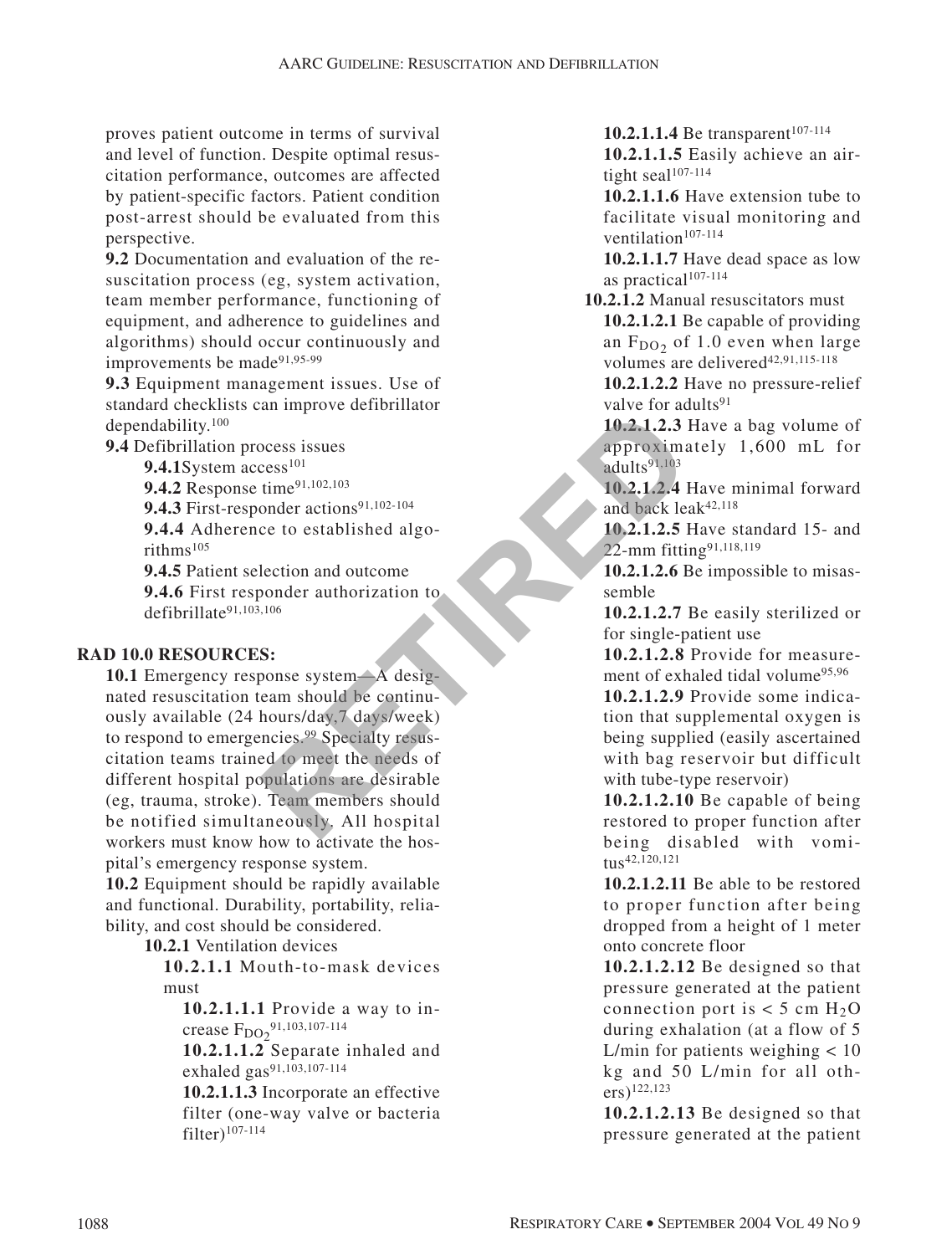connection port does not exceed -  $5 \text{ cm H}_2$ O during inspiration (at a flow of 5 L/ min for patients weighing  $< 10$  kg and 50 L/min for all others)122,123

**10.2.1.2.14** Be capable of providing a high  $F_{DO<sub>2</sub>}$  during spontaneous breathing with low inspiratory and expiratory resistance (see above)122,123

**10.2.1.3** Face-mask design should allow a tight seal, provide minimal internal dead space, and have a clear mask body. A variety of sizes should be available.108-110,124

**10.2.1.4** Non-self-inflating bags vary in size from 500-2,000 mL, are inflated by a controlled gas source, have variable flow outlets, and conform to the same standards listed in 10.2.1.2 (where appropriate). Final times are tandent interesting the same standard line interesting and failure and failure and failure and the same standards listed in the appropriate).<br>
Final time and controlled gas source, the technology and the sa

**10.2.1.5** Gas-powered resuscitators (manually triggered, commonly called demand valves) are not recommended.42,116,125-130

**10.2.1.6** Transport ventilators are recommended for resuscitation if they provide control over tidal volume, inspiratory time, and inspiratory flow, and deliver  $F_{DO2}$  of 1.0.131,132

**10.2.1.7** The continued use of the mechanical ventilator is indicated when a patient already being mechanically ventilated is resuscitated if the ventilator provides control over tidal volume, inspiratory time, and flow; can be manually triggered; and delivers an  $F_{DO<sub>2</sub>}$  of 1.0.

**10.2.2** Circulation devices

**10.2.2.1** Manually operated mechanical chest compressors are appropriate for adults and may be advantageous during transport.91,133-135 They must be capable of providing an adjustable stroke of 1.5 to 2 in (3.9 to 5.0 cm), deliver the compression for 50% of the compression-relaxation cycle, and should be placed in use with only brief interruption of manual CPR. The compressor head should be designed to limit shift in position and stroke adjustment and should have a locking mechanism. The device must be portable, stored easily, and assembled quickly.

**10.2.2.2** Automatic mechanical chest compressors are appropriate for adults and should have the capabilities of the manual devices plus the advantage of delivering optimal rate and depth of compression by eliminating the variables of operator technique and fatigue. The device should allow electrocardiogram (ECG) recording, and defibrillation should not require that the device be stopped or removed. $91$  It is not recommended that these devices be used for ventilation unless a cuffed endotracheal tube is in place.

**10.2.3** Airway management devices

**10.2.3.1** Oropharyngeal airways should be available in a variety of sizes for adults. Design should incorporate a flange, a short bite-block segment, and a curved body containing a channel for air movement and suctioning.

**10.2.3.2** Nasopharyngeal airways should be available in a variety of sizes for adults. They consist of a soft rubber or plastic tube with a beveled tip and a flange that preferably is adjustable.

**10.2.3.3** Endotracheal tubes should be available in a variety of sizes for adults. Tubes should meet ASTM standards.136

**10.2.3.4** Intubation devices facilitate intubation and access to the difficult airway. Such devices may include laryngoscope and blades (straight & curved), wire guide/stylet, forceps, fiberoptic laryngoscope or bronchoscope, "light wand," or tube changing stent.

**10.2.3.5** Tube stabilization should be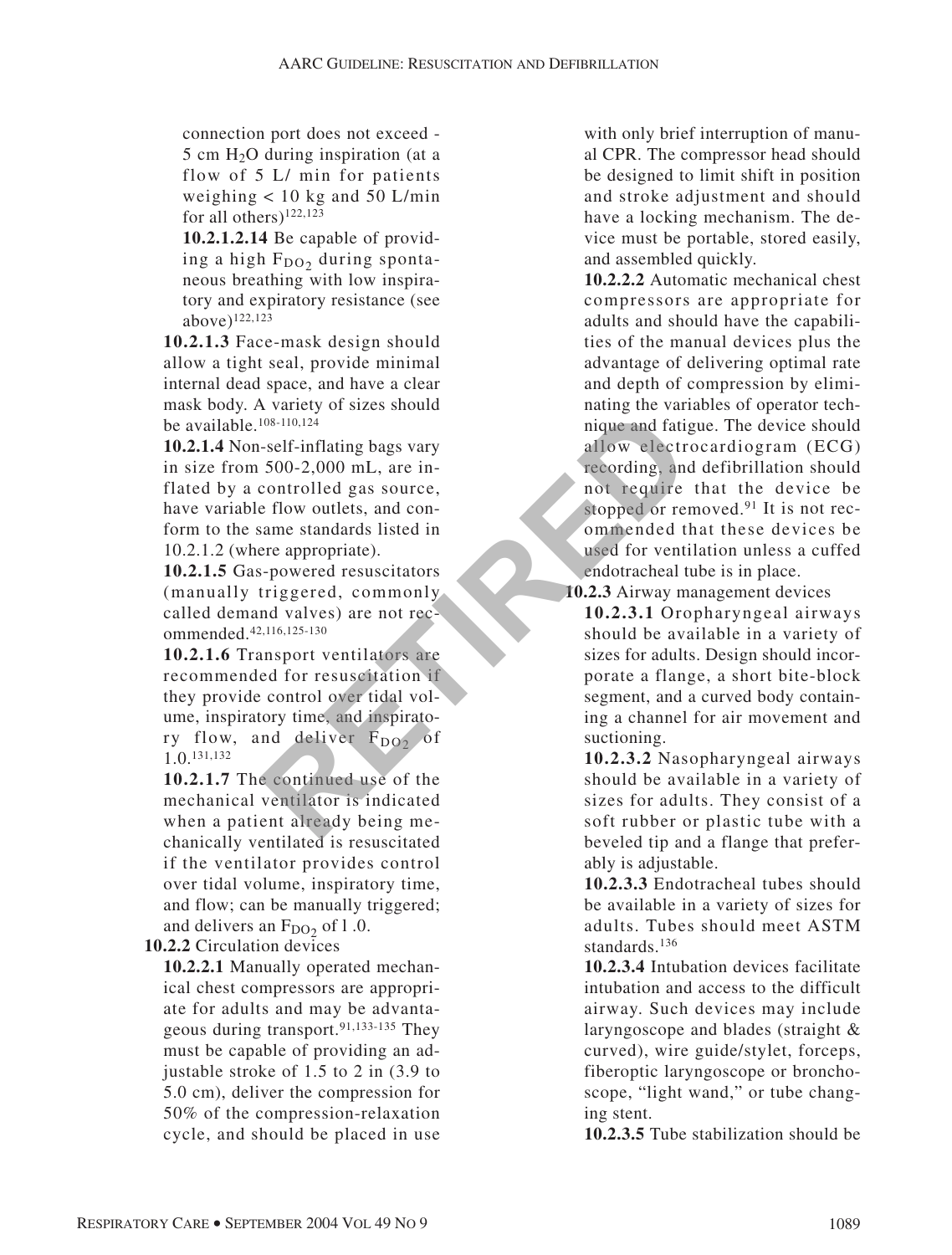reliable and effective and allow for atraumatic extubation and reintubation when necessary.

**10.2.3.6** Suctioning devices should be capable of subatmospheric pressure levels of  $> -120$  cm H<sub>2</sub>O for pharyngeal suctioning and between  $-80$  and  $-120$  cm  $H<sub>2</sub>O$  for tracheobronchial suctioning in adults.91 A portable system should be available for transport. A variety of rigid pharyngeal tips and a variety of sizes of sterile tracheal catheters should be available. The tracheal suction catheter selected should have an outside diameter of  $< 1/2$  the inside diameter of the endotracheal (or tracheostomy) tube and have a means of manual control (thumb port).

**10.2.4** Electrical therapy devices

**10.2.4.1** Defibrillators

**10.2.4.1.1** Monophasic or biphasic defibrillator waveforms

**10.2.4.1.1.1** With monophasic devices the current is delivered in one direction. The recommended first energy shock is 200 J, the second is 200 or 300 J, and the third is 360 J. This escalating energy level is used to find the lowest level that terminates ventricular fibrillation while minimizing injury from the shock.<sup>67</sup> For the theorem of the the term of the term of the term of the term of the term of the term of the and have a means of<br>
a matic defibered and have a means of<br>
a matic defibered the self-adhes<br>
be and have a means of<br>
a mat

**10.2.4.1.1.2** With biphasic devices the current is delivered in 2 phases. In one phase it is delivered in a positive direction, and in the second it is delivered in the negative direction. Low energy  $( \leq 200 \text{ J})$  from biphasic devices can terminate ventricular fibrillation safely with as much or more efficacy compared to escalating energy from monophasic devices. <sup>67</sup>

**10.2.4.1.1.3** Since randomized prospective studies comparing these devices are lacking, the committee cannot recommend one type of defibrillator over the other.

**10.2.4.1.2** Manual defibrillators depend upon operator for analysis of rhythm, charging, proper application of paddles to patient's thorax, and delivery of countershock; use of self-adhesive pads may increase efficacy and speed of countershock.137,138 Using self-adhesive pads will also prevent the application of the wrong contact gel during defibrillation.

**10.2.4.1.3** Semiautomatic/automatic defibrillators utilize large, self-adhesive pads to optimize electrical contact with the patient's thorax and allow delivery of countershock more rapidly than manual defibrillators.68,138 Automatic defibrillators, when attached to patient, analyze rhythm and deliver countershock when appropriate without intervention by operator; semiautomatic defibrillators require pressing a button to initiate rhythm analysis and advise operator when delivery of countershock (by pressing a button) is appropriate.<sup>139-142</sup>

**10.2.4.1.4** External pacemakers allow noninvasive cardiac pacing via large, self-adhesive pads, in cases of bradycardia with a pulse or high-grade block when a conducted beat results in a pulse.<sup>142-</sup> 145

#### **10.2.5** Monitoring devices

**10.2.5.1** ECG monitors—Continuous electrocardiographic monitoring is essential for detection of dysrhythmias and for directing therapy.

**10.2.5.2**  $CO<sub>2</sub>$  monitors— $CO<sub>2</sub>$  detectors are useful for identification of correct endotracheal tube placement and for monitoring of cardiac function during resuscitation.146-150

**10.2.5.3** Ventilation monitors—Be-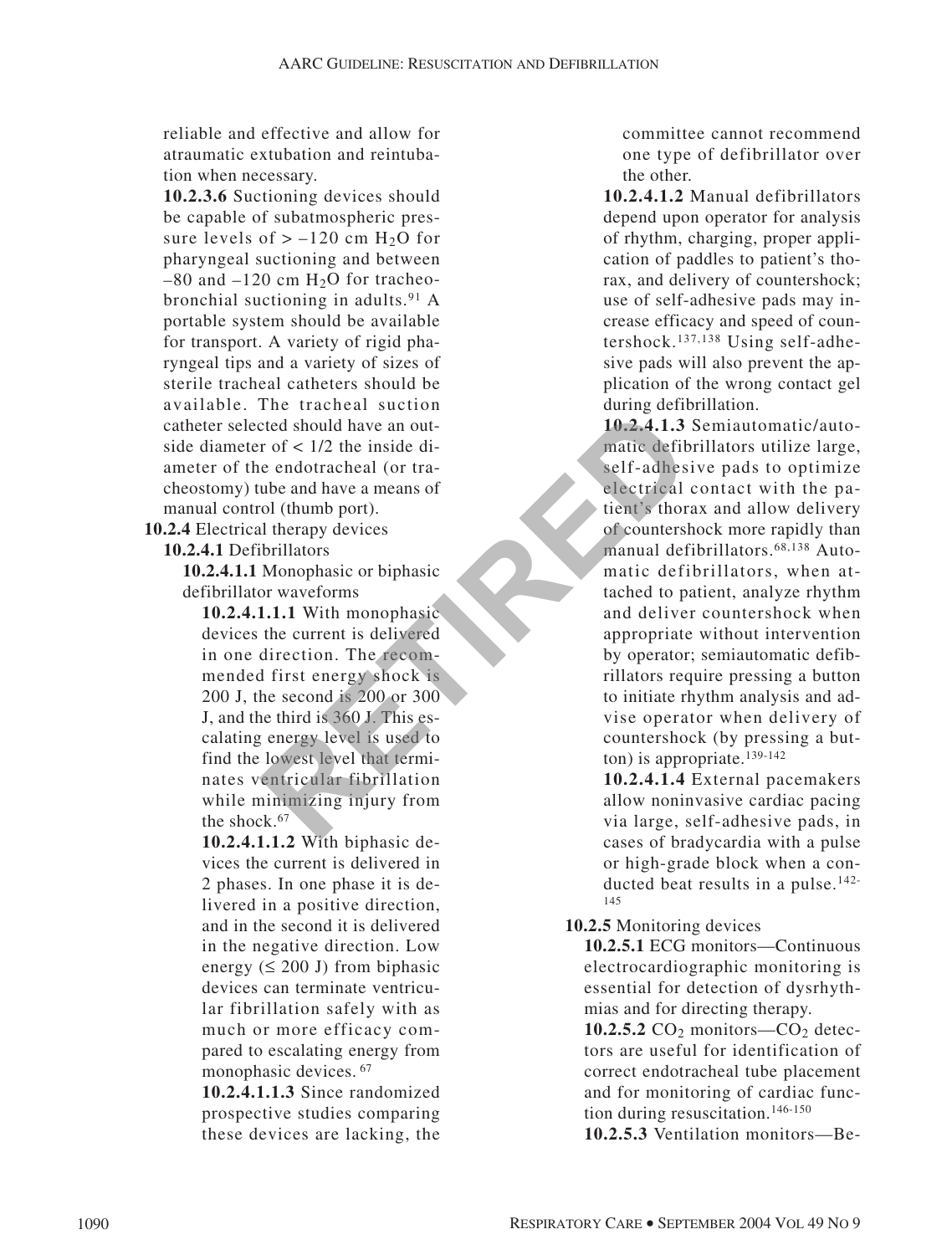cause artificial ventilation, either manual or mechanical, is often inconsistent during resuscitation, monitoring of exhaled volume is recommended.95,96

**10.2.5.4** Pulse oximeters—Pulse oximeters, if used in the pre- and post-arrest situation, may provide useful information regarding oxygenation and cardiovascular performance. Those that display pulse waveform are preferred.

**10.2.5.5** Invasive hemodynamic monitoring devices—Continuous monitoring of intravascular waveforms and pressures provides useful information for diagnosis and treatment of cardiovascular compromise. **10.2.5.6** Airway pressure monitoring is useful in adults.

**10.3** Personnel: A high percentage of patients in nontraumatic cardiac arrest are in ventricular fibrillation within the first few minutes after their collapse. As time after arrest increases, the likelihood of a successful outcome decreases rapidly.91,106,151 Early defibrillation as a standard has been expanded to include the use of AEDs by first responders trained in basic life support (BLS), for both prehospital and in-hospital cardiac arrest due to ventricular fibrillation. All health care providers must recognize the need for and know how to activate the facility's emergency response system. They should be trained, evaluated at frequent intervals by monitoring performance, and retrained as necessary in the skills of BLS. Health care providers who are primary members of resuscitation teams in acute care hospitals should be skilled in emergency cardiac care (ECC) and advanced cardiac life support (ACLS).152-156 For the couple of the couple and the couple the session of the couple and the couple and the couple and the couple and the couple and the couple and the couple and at the most and the couple and the couple and the couple a

# **10.3.1** Level I152-156

**10.3.1.1** Training—all Level I personnel should be trained, evaluated by performance, and retrained as necessary in BLS and the use of AED at frequent intervals that do not exceed 2 years. Retraining should focus on identified deficiencies.

**10.3.1.2** Responsibilities—Level I: All health care providers who have direct patient care responsibilities and may be the first responder to patients in cardiac arrest are considered Level I caregivers. No special professional credential is necessary to qualify as Level I, by this definition. Designated first responders must be able to recognize that the patient is unresponsive, apneic, and pulseless. They should be able to attach automated defibrillator electrodes, operate AEDs, and complete an AED checklist at least every shift.157 Level I personnel also assist the primary (Level II) members of the resuscitation team. They should be capable of assisting Level II personnel by (l) assessing patients for respiratory and/or cardiac arrest, (2) activating the resuscitation team, (3) administering BLS, (4) providing mouth-tomask ventilation, (5) attaching ECG and automatic defibrillator electrodes, (6) assisting with tracheal intubation, (7) defibrillating with automatic electronic defibrillators, (8) attaching pulse oximeter and capnograph, (9) preparing a written record of resuscitation effort, (10) moving resuscitation equipment to the scene, and (11) collecting arterial blood for analysis.

**10.3.1.3** Credentials—Level I health care providers should have a current BLS health care provider course completion card from the American Heart Association. Hospital personnel should at a minimum be capable of assessing the patient for respiratory and/or cardiac arrest, activating the resuscitation team, and administering BLS until the team arrives.

10.3.2 Level  $II^{152}$ 

**10.3.2.1** Training—Level II personnel should be trained, evaluated by performance, and retrained as neces-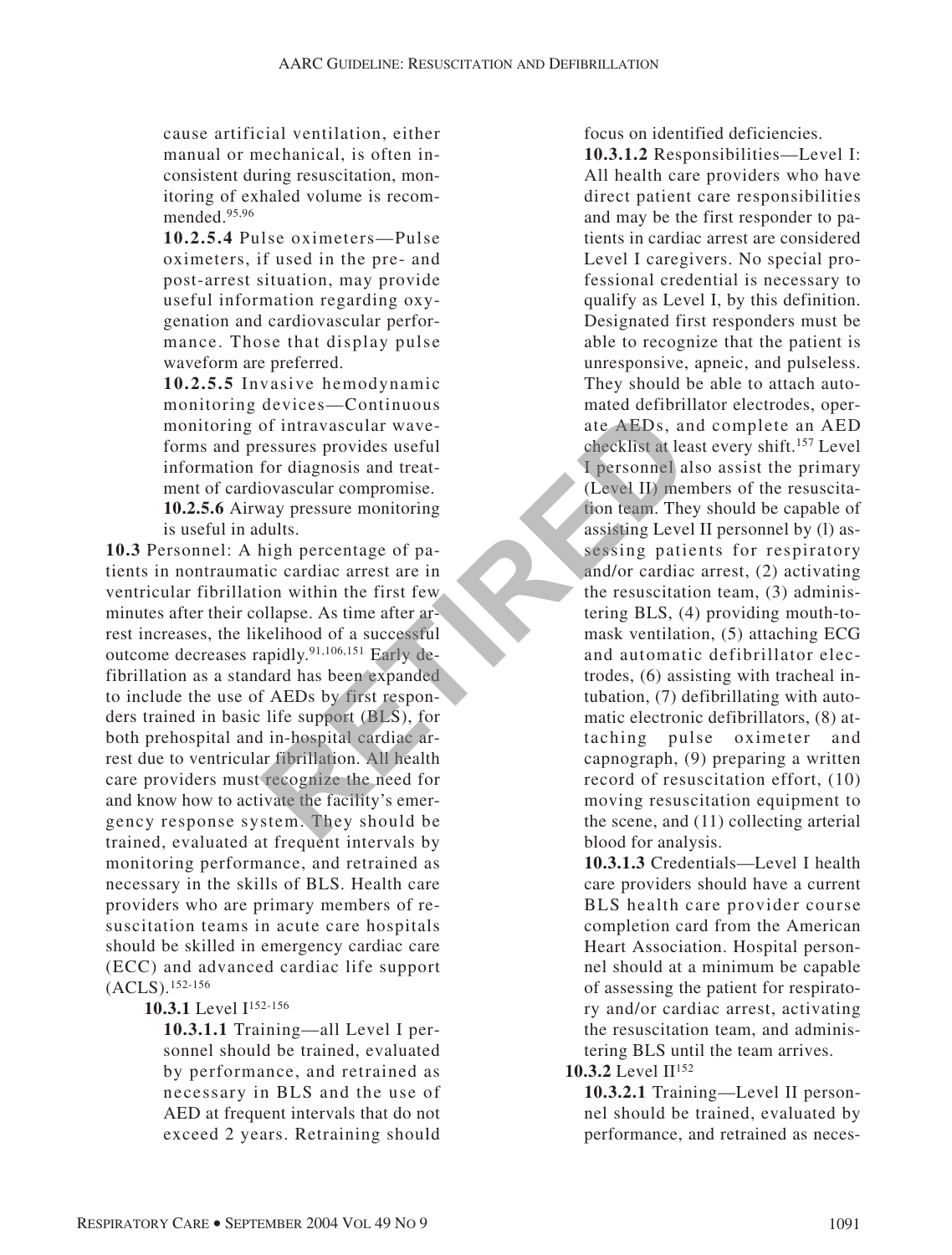sary in ECC and ACLS as appropriate at intervals that should not exceed 2 years. Retraining should focus on identified deficiencies.

**10.3.2.2** Responsibilities—Level II health professionals should be capable of serving as primary members of the resuscitation team and as team leader when they are the best qualified respondent. They may respond not only to resuscitation calls in their work areas but also to other areas of the hospital. They are skilled in the use of all adjunctive equipment and special techniques for ECC/ACLS (eg, establishing, maintaining, and monitoring effective ventilation and circulation). They have the skills of Level I personnel and the following capabilities: (1) advanced ECG monitoring and dysrhythmia recognition, (2) tracheal intubation, (3) capability to deliver shocks with automated and conventional external defibrillators, (4) use of continuous and transport mechanical ventilators, (5) use of manual or automatic external chest compressors, (6) preparation and administration of cardiac drugs, (7) stabilization of patients in the post-arrest period, (8) provision of access for rapid administration of intravenous fluids, (9) managing ventilation via transtracheal catheter and cricothyrotomy, (10) emergency treatment of tension pneumo- or hemothorax with large bore needle, (11) interpretation of hemodynamic data (12) preparing patients for emergency transport, and (13) evaluating oxygenation, ventilation and acid-base balance from blood gas reports. Find the strain of the particular and the post-<br>
miques for ECC/ACLS<br>
hing, maintaining, and<br>
ffective ventilation and<br>
They have the skills of<br>
They have the skills of<br>
They have the skills of<br>
They have the skills of<br>
Th

**10.3.2.3** Credentials—Level II health professionals should have a current BLS and ACLS certification from the American Heart Association.

#### **RAD 11.0 MONITORING:**

#### **11.1** Patient

**11.1.1** Clinical assessment—continuous observation of the patient and repeated clinical assessment by a trained observer provide optimal monitoring of the resuscitation process. Special consideration should be given to the following:

**11.1.1.1** Level of consciousness

**11.1.1.2** Adequacy of airway

**11.1.1.3** Adequacy of ventilation

**11.1.1.4** Peripheral/apical pulse and character

**11.1.1.5** Evidence of chest and head trauma

**11.1.1.6** Pulmonary compliance and airway resistance

**11.1.1.7** Presence of seizure activity **11.1.2** Assessment of physiologic parameters—Repeat assessment of physiologic data by trained professionals supplements clinical assessment in managing patients throughout the resuscitation process. Monitoring devices should be available, accessible, functional, and periodically evaluated for function. These data include but are not limited to  $95$ 

**11.1.2.1** Arterial blood gas studies (although investigators have suggested that such values may have a limited role in decision-making during CPR158

11.1.2.2 Hemodynamic data<sup>152,158-160</sup> 11.1.2.3 Cardiac rhythm<sup>153,154</sup>

**11.1.2.4** Ventilatory frequency, tidal volume, and airway pressure<sup>95,96</sup>

**11.1.2.5** Exhaled  $CO_2$ <sup>146-150</sup>

**11.1.2.6** Neurologic status

**11.2** Resuscitation process—properly performed resuscitation should improve patient outcome. Continuous monitoring of the process will identify areas needing improvement. Among these areas are response time, equipment function, equipment availability, team member performance, team performance, complication rate, and patient survival and functional status.

**11.3** Equipment—All maintenance should be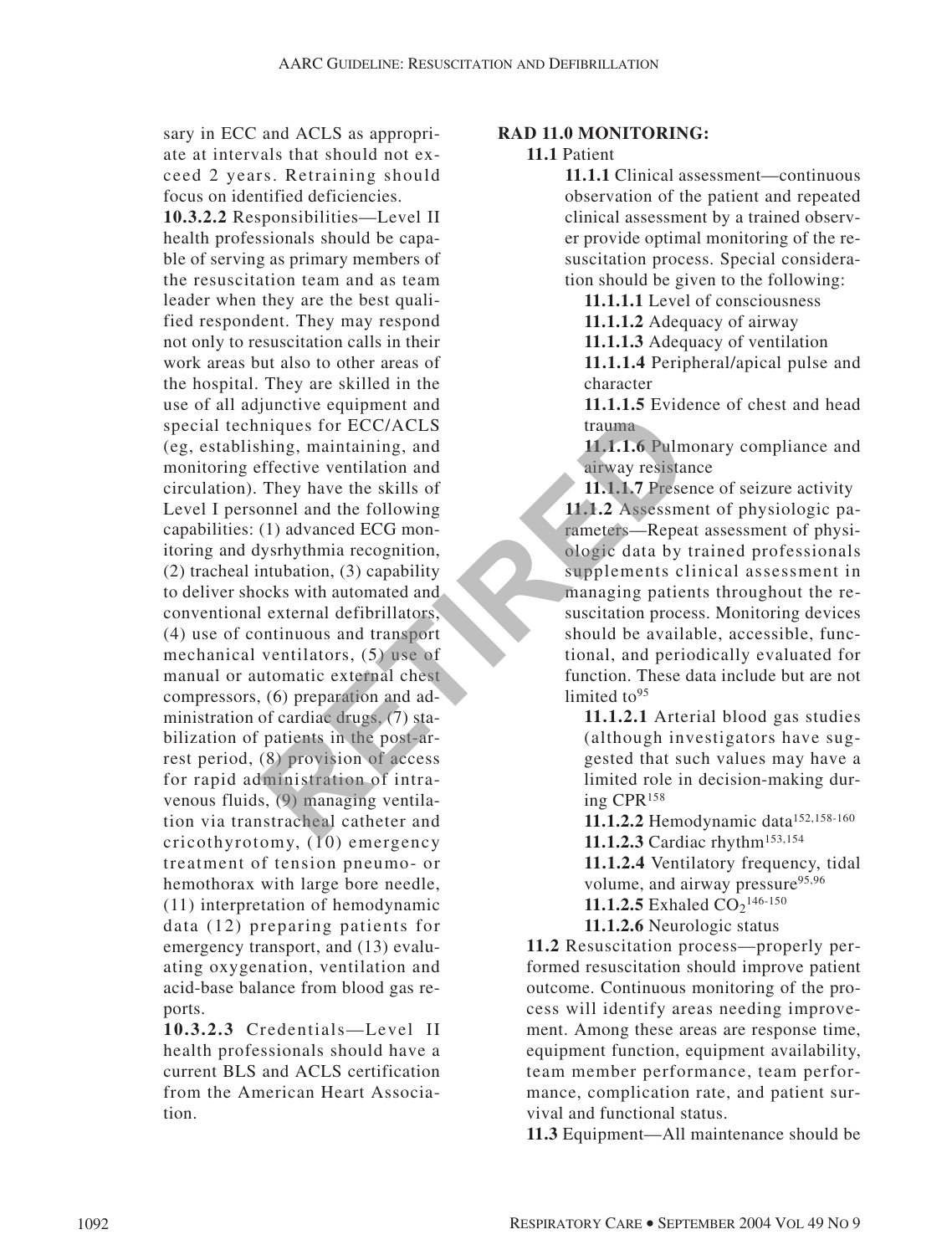documented and records preserved. Included in documentation should be routine checks of energy output, condition of batteries, proper functioning of monitor and recorder, and presence of disposables needed for function of defibrillator, including electrodes and defibrillation pads. Defibrillators should be checked and documented each shift for presence, condition, and function of cables and paddles; presence of defibrillating and monitoring electrodes, paper, and spare batteries (as applicable); and charging, message/light indicators, monitors, and ECG recorder (as applicable).91 AEDs should be checked and documented each day for function and appropriate maintenance.67

**11.4** Training—Records should be kept of initial training and continuing education of all personnel who perform defibrillation as part of their professional activities.

#### **RAD 12.0 FREQUENCY/AVAILABILITY/ DURATION:**

**12.1** Because the need for resuscitation occurs unpredictably, resources need to be available to respond to one or more locations simultaneously 24 hours a day, 7 days a week. BLS response should be immediate, and ACLS should be available as soon as feasible based upon the resources of the institution. Resuscitation continues until vital signs are restored. If vital signs are not restored, resuscitation efforts should continue until a physician decides further efforts are futile. **Example 12**<br> **RETA Mancini MB, Orn**<br> **RETA** Mancini MB, Orn<br>
cords should be kept of<br>
continuing education of<br> **RETIRED**<br>
continuing education of<br> **RETIRED**<br> **RETIRED**<br>
continuing education of<br> **RETIRED**<br>
continuing educa

**12.2** Personnel who respond to cardiac arrests should be trained to operate, equipped with, and permitted to operate a defibrillator.67 No other therapeutic intervention, including setting up oxygen delivery systems, suction equipment, advanced airway procedures, intravenous lines, or mechanical CPR devices, should take precedence over or be routinely performed when a defibrillator is available and defibrillation is indicated.67

#### **RAD 13.0 INFECTION CONTROL:**

13.1 Implement Standard Precautions,<sup>161</sup> including mouth-to-barrier devices.

**13.2** Observe all infection control guidelines posted for patient.

**13.3** Disinfect all equipment to be reused on other patients.

*Revised by David Vines MHS RRT, University of Texas Health Science Center, San Antonio, Texas, and approved by the 2003 CPG Steering Committee*

This Clinical Practice Guideline combines 2 earlier guidelines, Defibrillation During Resuscitation [Respir Care 1995;40(7):744-748] and Resuscitation in Acute Care Hospitals [Respir Care 1993;38(11):1179-1188]

#### **REFERENCES**

- 1. Atkins DL, Bossaert LL, Hazinski MF, Kerber RE, Mancini MB, Ornato JP, et al. Automated external defibrillation/public access defibrillation. Ann Emerg Med 2001;37(4 Suppl):S60- S67.
- 2. Kern KB, Halperin HR, Field J. New guidelines for cardiopulmonary resuscitation and emergency cardiac care: changes in the management of cardiac arrest. JAMA 2001;285(10):1267-1269.
- 3. Auble TE, Menegazzi JJ, Paris PM. Effect of out-of-hospital defibrillation by basic life support providers on cardiac arrest mortality: a metaanalysis. Ann Emerg Med 1995;25(5):642- 648.
- 4. Stults KR, Brown DD, Schug VL, Bean JA. Prehospital defibrillation performed by emergency medical technicians in rural communities. N Engl J Med 1984;310(4):219-223.
- 5. Hargarten KM, Stueven HA, Waite EM, Olson DW, Mateer JR, Aufderheide TP, Darin JC. Prehospital experience with defibrillation of coarse ventricular fibrillation: a ten-year review. Ann Emerg Med 1990;19(2):157-162.
- 6. Sachs GA, Miles SH, Levin RA. Limiting resuscitation: emerging policy in the emergency medical system. Ann Intern Med 1991;114(2):151- 154.
- 7. Torian LV, Davidson EJ, Fillit HM, Fulop G, Sell LL. Decisions for and against resuscitation in an acute geriatric medicine unit serving the frail elderly. Arch Intern Med 1992;152(3):561- 565. Erratum in: Arch Intern Med 1992;152(8):1659.
- 8. Stern SG, Orlowski JP. DNR or CPR—the choice is ours. Crit Care Med 1992;20(9):1263- 1272.
- 9. Abramson N, de Vos R, Fallat ME, Finucane T, Kettler D, Pepe P, et al; American Heart Association; International Liaison Committee on Resuscitation. Ethics in emergency cardiac care. Ann Emerg Med 2001;37(4 Suppl):S196-S200.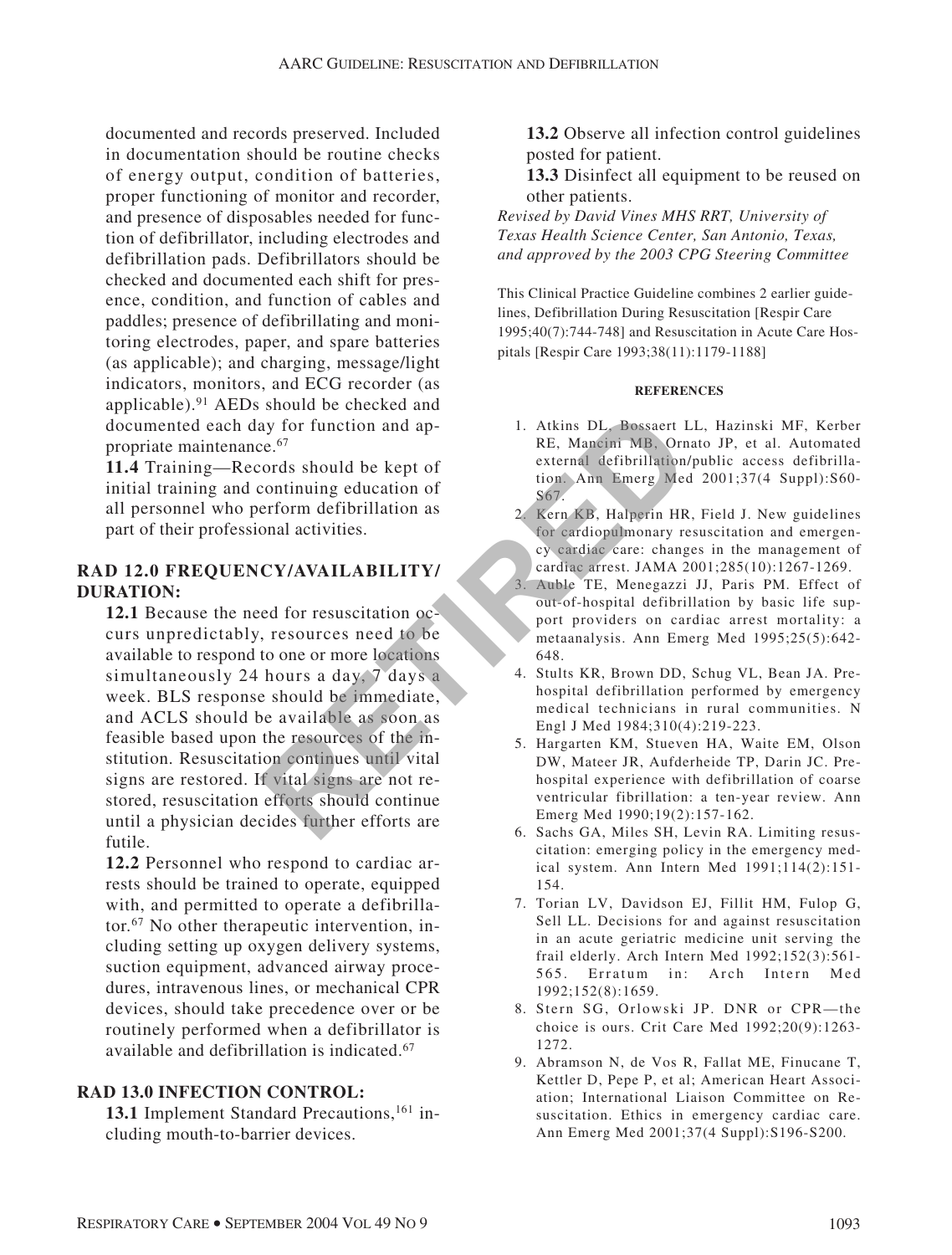- 10. Bilsky GS, Banja JD. Outcomes following cardiopulmonary resuscitation in an acute rehabilitation hospital: clinical and ethical implications. Am J Phys Med Rehabil 1992;71(4):232-235.
- 11. Longstreth WT Jr, Cobb LA, Fahrenbruch CE, Copass MK. Does age affect outcomes of out-ofhospital cardiopulmonary resuscitation? JAMA 1990;264(16):2109-2110.
- 12. Murphy DJ, Matchar DB. Life-sustaining therapy: a model for appropriate use. JAMA 1990;264(16):2103-2108.
- 13. Tresch DD. CPR in the elderly: when should it be performed? Geriatrics 1991;46(12):47-50,54- 56.
- 14. Tomlinson T, Brody H. Futility and the ethics of resuscitation. JAMA 1990;264(10):1276-1280.
- 15. Nelson LJ, Nelson RM. Ethics and the provision of futile, harmful, or burdensome treatment to children. Crit Care Med 1992;20(3):427-433.
- 16. Council on Ethical and Judicial Affairs, American Medical Association. Guidelines for the appropriate use of do-not-resuscitate orders. JAMA 1991:265(14):1868-1871.
- 17. Marik PE, Craft M. An outcomes analysis of inhospital cardiopulmonary resuscitation: the futility rationale for do not resuscitate orders. J Crit Care 1997:12(3):142-146.
- 18. Hopson LR, Hirsh E, Delgado J, Domeier RM, McSwain NE, Krohmer J. Guidelines for withholding or termination of resuscitation in prehospital traumatic cardiopulmonary arrest: joint position statement of the National Association of EMS Physicians and the American College of Surgeons Committee on Trauma. J Am Coll Surg 2003;196(1):106-112. **RETAINMALL CONSTRANT CONSTRANT A SERVIS (2003, A SERVIS (2003, A SERVIS 1903, A SERVIS 1903, A SERVIS 1903, A SERVIS 1903, A SERVIS 1903, A SERVIS 1903, A SERVIS 1903, A SERVIS 1903, A SERVIS 1903, A SERVIS 1903, A SERVIS**
- 19. Caplan RA, Posner KL, Ward RJ, Cheney FW. Adverse respiratory events in anesthesia: a closed claims analysis. Anesthesiology 1990;72(5):828-833.
- 20. Schwartz DE, Matthay MA, Cohen NH. Death and other complications of emergency airway management in critically ill adults: a prospective investigation of 297 tracheal intubations. Anesthesiology 1995;82(2):367-376.
- 21. Cheney FW, Posner KL, Caplan RA. Adverse respiratory events infrequently leading to malpractice suits: a closed claims analysis. Anesthesiology 1991;75(6):932-939.
- 22. Holland R, Webb RK, Runciman WB. The Australian Incident Monitoring Study. Oesophageal intubation: an analysis of 2000 incident reports. Anaesth Intensive Care 1993;21(5):608-610.
- 23. Williamson JA, Webb RK, Cockings J, Morgan C. The Australian Incident Monitoring Study. The capnograph: applications and limitations-an analysis of 2000 incident reports. Anaesth Intensive Care 1993;21(5):551-557.
- 24. Krischer JP, Fine EG, Davis JH, Nagel EL. Com-

plications of cardiac resuscitation. Chest 1987;92(2):287-291.

- 25. Chen EH, Logman ZM, Glass PSA, Bilfinger TV. A case of tracheal injury after emergent endotracheal intubation: a review of the literature and causalities. Anesth Analg 2001;93(5):1270- 1271.
- 26. Jaeger K, Ruschulte H, Osthaus A, Scheinichen D, Heine J. Tracheal injury as a sequence of multiple attempts of endotracheal intubation in the course of a preclinical cardiopulmonary resuscitation. Resuscitation 2000;43(2):147-150.
- 27. Hofmann HS, Rettig G, Radke J, Neef H, Silber RE. Iatrogenic ruptures of the tracheobronchial tree. Eur J Cardiothorac Surg 2002; 21(4):649- 652.
- 28. Christopher K, Arbelaez C, Yodice PC. Bilateral vocal cord dysfunction complicating short-term intubation and the utility of heliox. Respiration 2002; 69(4):366-368.
- 29. Naghibi K, Jalal HS. Esophageal perforation after tracheal intubation, spontaneous or iatrogenic?—a case report. Acta Anaesthesiol Sin 2003; 41(1):33-35.
- 30. Stauffer JL, Olson DE, Petty TL. Complications and consequences of endotracheal intubation and tracheotomy: a prospective study of 150 critically ill adult patients. Am J Med 1981;70(1):65- 76.
- 31. Hastings RH, Marks JD. Airway management for trauma patients with potential cervical spine injuries. Anesth Analg 1991;73(4):471-482.
- 32. Rhee KJ, Green W, Holcroft JW, Mangili JAA. Oral intubation in the multiply injured patient: the risk of exacerbating spinal cord damage. Ann Emerg Med 1990;19(5):511-514.
- 33. Owen RL, Cheney FW. Endobronchial intubation: a preventable complication. Anesthesiology 1987;67(2):255-257.
- 34. Szekely SM, Webb RK, Williamson JA, Russell WJ. The Australian Incident Monitoring Study. Problems related to the endotracheal tube: an analysis of 2000 incident reports. Anaesth Intensive Care 1993;21(5):611-616.
- 35. Heusner JE, Viscomi CM. Endotracheal tube cuff failure due to valve damage (letter). Anesth Analg 1991;72(2):270.
- 36. Siobal M, Kallet RH, Kraemer R, Jonson E, Lemons D, Young D, et al. Tracheal-innominate artery fistula caused by the endotracheal tube tip: case report and investigation of a fatal complication of prolonged intubation. Respir Care 2001;46(10):1012-1018.
- 37. Blanc VF, Tremblay NAG. The complications of tracheal intubation: a new classification with a review of the literature. Anesth Analg 1974;53(2):202-213.
- 38. MacKenzie RA, Gould AB Jr, Bardsley WT.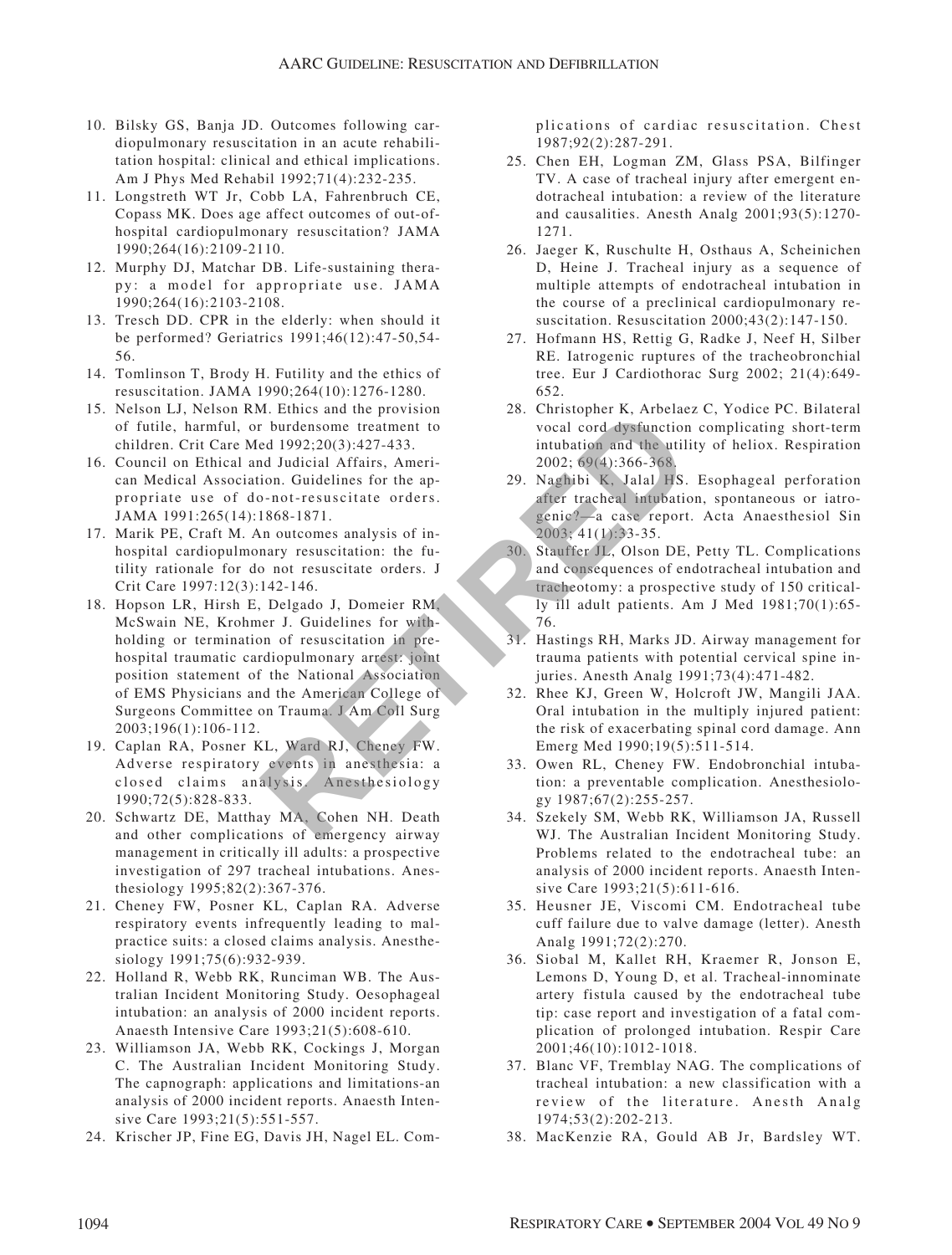Cardiac arrhythmias with endotracheal intubation (abstract). Anesthesiology 1980;53:S102.

- 39. Kaplan JD, Schuster DP. Physiologic consequences of tracheal intubation. Clin Chest Med 1991;12(3):425-432.
- 40. Stone DJ, Bogdonoff DL. Airway considerations in the management of patients requiring longterm endotracheal intubation. Anesth Analg 1992;74(2):276-287.
- 41. Rello J, Valles J, Jubert P, Ferrer A, Domingo C, Mariscal D, et al. Lower respiratory tract infections following cardiac arrest and cardiopulmonary resuscitation. Clin Infect Dis 1995;21(2):310-314.
- 42. Campbell TP, Stewart RD, Kaplan RM, DeMichiei RV, Morton R. Oxygen enrichment of bag-valve-mask units during positive-pressure ventilation: a comparison of various techniques. Ann Emerg Med 1988;17(3):232-235.
- 43. Johannigman JA, Branson RD. Oxygen enrichment of expired gas for mouth-to-mask resuscitation. Respir Care 1991;36(5):99-103.
- 44. Stallinger A, Wenzel V, Oroszy S, Mayr VD, Idris AH, Lindner KH, Hormann C. The effects of different mouth-to-mouth ventilation tidal volumes on gas exchange during simulated rescue breathing. Anesth Analg 2001;93(5):1265- 1269.
- 45. Wenzel V, Idris AH, Dorges V, Nolan JP, Parr MJ, Gabrielli A, et al. The respiratory system during resuscitation: a review of the history, risk of infection during assisted ventilation, respiratory mechanics, and ventilation strategies for patients with an unprotected airway. Resuscitation 2001;49(2):123-134. For the state of two lands and the state of times and the state of times and the state of the state of the state of the state of the state of the state of the state of the state of the state of the state of the state of th
- 46. Hess D, Goff G, Johnson K. The effect of hand size, resuscitator brand, and use of two hands on volumes delivered during adult bag-valve ventilation. Respir Care 1989;34(9):805-810.
- 47. Fluck RR Jr, Sorbello JG. Comparison of tidal volumes, minute ventilation, and respiratory frequencies delivered by paramedic and respiratory care students with pocket mask versus demand valve. Respir Care 1991;36(10):1105-1112.
- 48. Strear CM, Jarnagin WR, Schecter W, Mackersie RC, Hickey MS. Gastric rupture and tension pneumoperitoneum complicating cardiopulmonary resuscitation: case report. J Trauma 1998;44(5):930-932.
- 49. Offerman SR, Holmes JF, Wisner DH. Gastric rupture and massive pneumoperitoneum after bystander cardiopulmonary resuscitation. J Emerg Med 2001;21(2):137-139.
- 50. Hillman K, Albin M. Pulmonary barotrauma during cardiopulmonary resuscitation. Crit Care Med 1986;14(7):606-609.
- 51. Burdett-Smith P, Jaffey L. Tension pneumoperitoneum. J Accid Emerg Med 1996;13(3):220-

221.

- 52. Cournand A, Motley HL, Werko L, Richards DW. Physiological studies of the effects of intermittent positive pressure breathing on cardiac output in man. Am J Physiol 1948;15:162-174.
- 53. Venus B, Jacobs HK, Mathru M. Hemodynamic responses to different modes of mechanical ventilation in dogs with normal and acid aspirated lungs. Crit Care Med 1980;8(11):620-627.
- 54. Nagel EL, Fine EG, Krischer JP, Davis JH. Complications of CPR. Crit Care Med 1981;9(5):424.
- 55. Hee MK, Plevak DJ, Peters SG. Intubation of critically ill patients. Mayo Clin Proc 1992;67(6):569-576.
- 56. Maier GW, Tyson GS Jr, Olsen CO, Kernstein KH, Davis JW, Conn EH, et al. The physiology of external cardiac massage: high-impulse cardiopulmonary resuscitation. Circulation 1984;70(1):86-101.
- 57. Taylor GJ, Tucker WM, Greene HL, Rudikoff MT, Weisfeldt ML. Importance of prolonged compression during cardiopulmonary resuscitation in man. N Engl J Med 1977;296(26):1515- 1517.
- 58. Schneider AP 2nd, Nelson DJ, Brown DD. Inhospital cardiopulmonary resuscitation: a metaanalysis. ACP J Club 1994;120:21.
- 59. Machii M, Inaba H, Nakae H, Suzuki I, Tanaka H. Cardiac rupture by penetration of fractured sternum: a rare complication of cardiopulmonary resuscitation. Resuscitation 2000;43(2):151-153.
- 60. Pezzi A, Pasetti G, Lombardi F, Fiorentini C, Iapichino G. Liver rupture after cardiopulmonary resuscitation (CPR) and thrombolysis (letter). Intensive Care Med 1999;25(9):1032.
- 61. Stallard N, Findlay G, Smithies M. Splenic rupture following cardiopulmonary resuscitation. Resuscitation 1997;35(2):171-173.
- 62. Fitchet A, Neal R, Bannister P. Splenic trauma complicating cardiopulmonary resuscitation. BMJ 2001;322(7284):480-481.
- 63. Vanags B, Thakur RK, Stueven HA, Aufderheide T, Tresch DD. Interventions in the therapy of electromechanical dissociation. Resuscitation 1989;17(2):163-171.
- 64. Pirolo JS, Hutchins GM, Moore GW. Electromechanical dissociation: pathologic explanations in 50 patients. Hum Pathol 1985;16(5):485-487.
- 65. Fosse E, Lindberg H. Left ventricular rupture following external chest compression. Acta Anaesthesiol Scand 1996;40(4):502-504.
- 66. Hashimoto Y, Yamaki T, Sakakibara T, Matsui J, Matsui M. Cerebral air embolism caused by cardiopulmonary resuscitation after cardiopulmonary arrest on arrival. J Trauma 2000;48(5):975-977.
- 67. Stapleton ER, Aufderheide TP, Hazinski MF, Cummins RO, editors. Textbook of basic life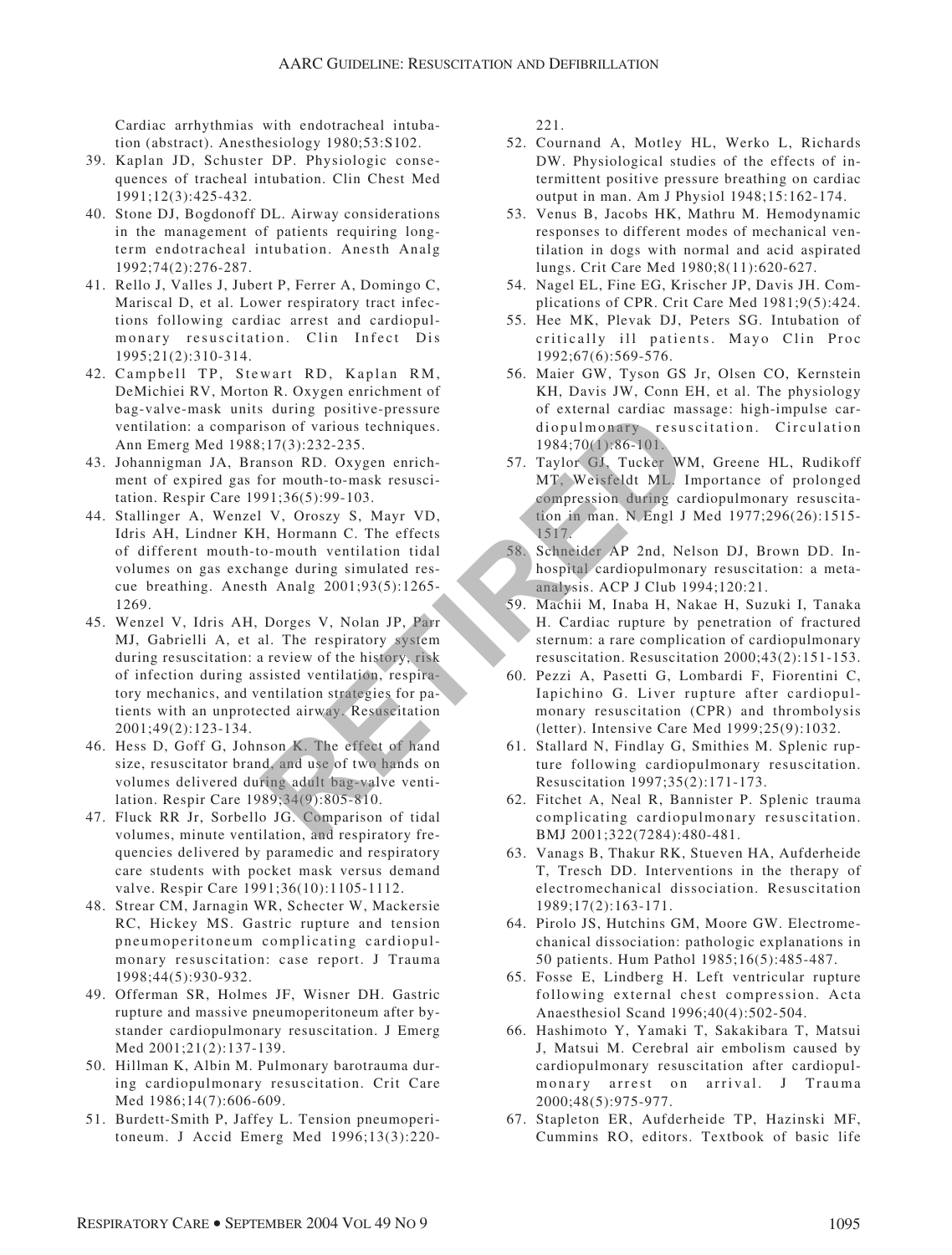support for healthcare providers. Dallas: American Heart Association; 2001.

- 68. Cummins RO, Chesemore K, White RD. Defibrillator failures: causes of problems and recommendations for improvement. Defibrillator Working Group. JAMA 1990;264(8):1019-1025.
- 69. Gibbs W, Eisenberg M, Damon SK. Dangers of defibrillation: injuries to emergency personnel during patient resuscitation. Am J Emerg Med 1990;8(2):101-104.
- 70. Martin RG, Hawkins NS, Weigel JA, Rider DE, Buckingham BD. Initial treatment of ventricular fibrillation: defibrillation or drug therapy. Am J Emerg Med 1988;6(2):113-119.
- 71. Weaver WD, Fahrenbruch CE, Johnson DD, Hallstrom AP, Cobb LA, Copass MK. Effect of epinephrine and lidocaine therapy on outcome after cardiac arrest due to ventricular fibrillation. Circulation 1990;82(6):2027-2034.
- 72. Walters G, Glucksman E. Retention of skills by advanced trained ambulance staff: implications for monitoring and retraining. BMJ 1989;298(6674):649-650.
- 73. Geuze RH, de Vente J. Arrhythmias and left ventricular function after defibrillation during acute myocardial infarction in the intact dog. Am Heart J 1983;106(2):292-299.
- 74. Leja FS, Euler DE, Scanlon PJ. Digoxin and the susceptibility of the canine heart to countershock-induced arrhythmia. Am J Cardiol 1985;55(8):1070-1075.
- 75. Levine PA, Barold SS, Fletcher RD, Talbot P. Adverse acute and chronic effects of electrical defibrillation and cardioversion on implanted unipolar cardiac pacing systems. J Am Coll Cardiol 1983;1(6):1413-1422.
- 76. Kerber RE. Electrical treatment of cardiac arrhythmias: defibrillation and cardioversion. Ann Emerg Med 1993;22(2 Pt 2):296-301.
- 77. Zullo MA. Function of ventricular pacemakers during resuscitation. Pacing Clin Electrophysiol 1990;13(6):736-744.
- 78. ECRI. Health devices alert. Defibrillation [11- 132]. March 10, 1995.
- 79. Sirna SJ, Ferguson DW, Charbonnier F, Kerber RE. Factors affecting transthoracic impedance during electrical cardioversion. Am J Cardiol 1988;62(16):1048-1052.
- 80. Aufderheide TP. Pacemakers and electrical therapy during advanced cardiac life support. Respir Care 1995;40(4):364-376; discussion 376-379.
- 81. Pride HB, Mckinley DF. Third-degree burns from the use of an external cardiac pacing device. Crit Care Med 1990;18(5):572-573.
- 82. Wrenn K. The hazards of defibrillation through nitroglycerin patches. Ann Emerg Med 1990;19(11):1327-1328.
- 83. Panacek EA, Munger MA, Rutherford WF, Gard-

ner SF. Report of nitropatch explosions complicating defibrillation. Am J Emerg Med 1992;10(2):128-129.

- 84. Wrenn K. The hazards of defibrillation through nitroglycerin patches. Ann Emerg Med 1990;19(11):1327-1328.
- 85. Reisin L, Baruchin AM. Iatrogenic defibrillator burns. Burns 1990;16(2):128.
- 86. Minor RL Jr, Chandran PKG, Williams CL. Rhabdomyolysis and myoglobinuric renal failure following cardioversion and CPR for acute MI. Chest 1990;97(2):485-486.
- 87. Hojs R, Sinkovic A, Hojs-Fabjan T. Rhabdomyolysis and acute renal failure following cardioversion and cardiopulmonary resuscitation. Ren Fail 1995;17(6):765-768.
- 88. Kerber RE, Kouba C, Martins J, Kelly K, Low R, Hoyt R, et al. Advance prediction of transthoracic impedance in human defibrillation and cardioversion: importance of impedance in determining the success of low-energy shocks. Circulation 1984;70(2):303-308.
- 89. Kerber RE, Martins JB, Kienzle MG, Constantin L, Olsnansky B, Hopson R, Charbonnier F. Energy, current, and success in defibrillation and cardioversion: clinical studies using an automated impedance-based method of energy adjustment. Circulation 1988;77(5):1038-1046. Came the training of outcome<br>
1. Hoyt R, et al. Advance<br>
1.82(6):2027-2034.<br>
The E. Retention of skills by<br>
bulance staff: implications<br>
mining the success of the membersion: importance<br>
and retraining. BMJ<br>
2. Olsnansky B
	- 90. Kerber RE, Kienzle MG, Olshansky B, Waldo AL, Wilber D, Carlson MD, et al. Ventricular tachycardia rate and morphology determine energy and current requirements for transthoracic cardioversion. Circulation 1992;85(1):158-163.
	- 91. Cummin RO, editor. Textbook of advanced cardiac life support. Dallas: American Heart Association; 1997.
	- 92. Mace SE. Effect of technique of administration on plasma lidocaine levels. Ann Emerg Med 1986;15(5):552-556.
	- 93. Orlowski JP, Gallagher JM, Porembka DT. Endotracheal epinephrine is unreliable. Resuscitation 1990;19(2):103-113.
	- 94. Aitkenhead AR. Drug administration during CPR: what route? Resuscitation 1991;22(2):191- 195.
	- 95. Hess D, Eitel D. Monitoring during resuscitation. Respir Care 1992;37(7):739-765; discussion: 766-768.
	- 96. Ornato JP, Bryson BL, Donovan PJ, Farquharson RR, Jaegar C. Measurement of ventilation during cardiopulmonary resuscitation. Crit Care Med 1983;11(2):79-82.
	- 97. Elling R, Politis J. An evaluation of emergency medical technicians' ability to use manual ventilation devices. Ann Emerg Med 1983;12(12):765-768.
	- 98. Anton WR, Gordon RW, Jordan TM, Posner KL, Cheney FW. A disposable end-tidal  $CO<sub>2</sub>$  detector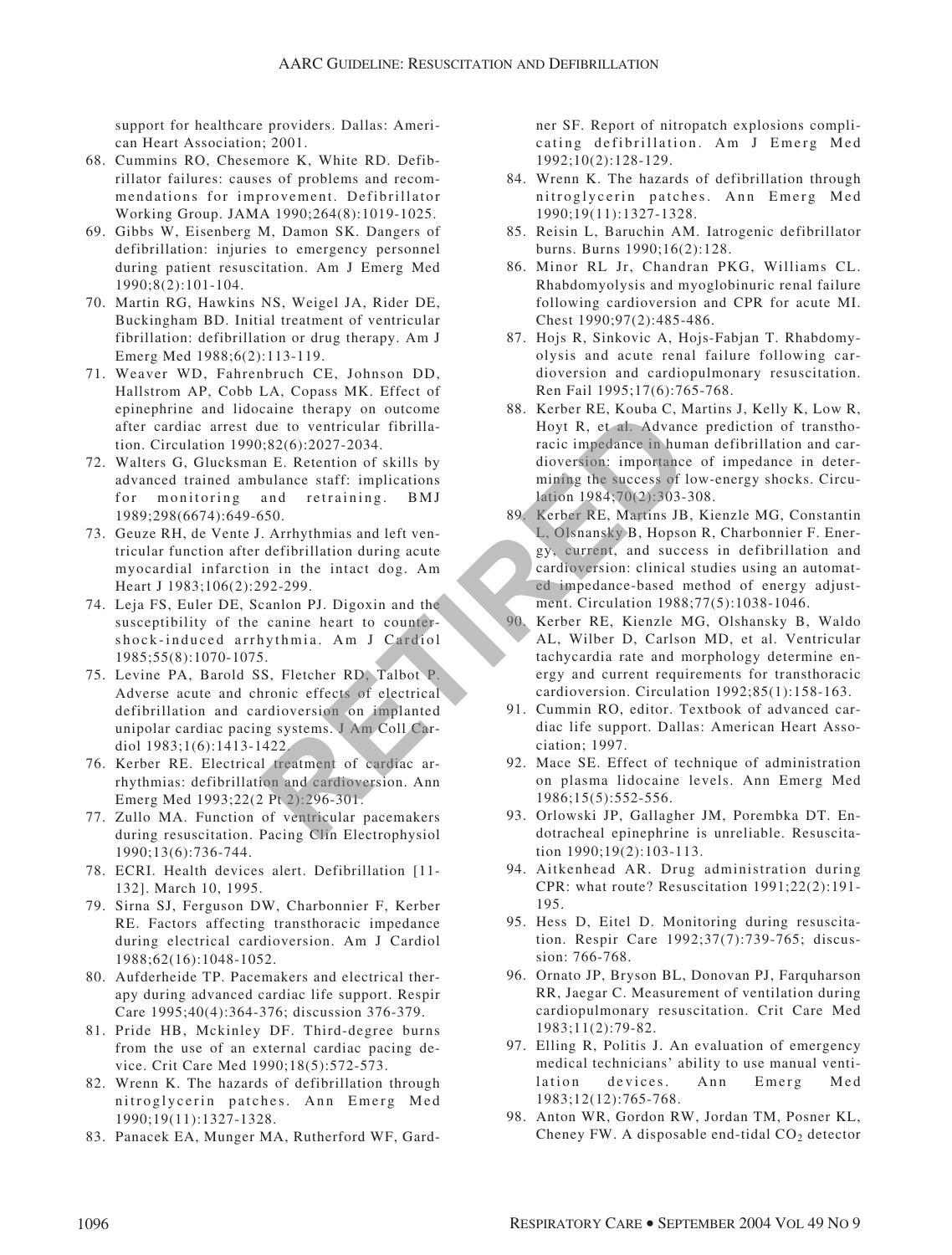to verify endotracheal intubation. Ann Emerg Med 1991;20(3):271-275.

- 99. Thalman JJ, Rinaldo-Gallo S, Maclntyre NR. Analysis of an endotracheal intubation service provided by respiratory care practitioners. Respir Care 1993;38(5):469-473.
- 100. Brison RJ, Davidson JR, Dreyer JF, Jones G, Maloney J, Munkley DP, et al. Cardiac arrest in Ontario: circumstances, community response, role of prehospital defibrillation and predictors of survival. CMAJ 1992;147(2):191-199.
- 101. White RD. Maintenance of defibrillators in a state of readiness. Ann Emerg Med 1993;22(2 Pt 2):302-306.
- 102. Sedgwick ML, Dalziel K, Watson J, Carrington DJ, Cobbe SM. Performance of an established system of first responder out-of-hospital defibrillation: the results of the second year of the Heartstart Scotland Project in the 'Utstein Style'. Resuscitation 1993;26(1):75-88.
- 103. Cummin RO, editor. Textbook of advanced cardiac life support. Dallas: American Heart Association; 2001.
- 104. Kellermann AL, Hackman BB, Dobyns R, Frazier C, Nail L. Engineering excellence: options to enhance firefighter compliance with standing orders for first responder defibrillation. Ann Emerg Med 1993;22(8):1269-1275.
- 105. Haynes BE, Mendoza A, McNeil M, Schroeder J, Smiley DR. A statewide early defibrillation initiative including laypersons and outcome reporting. JAMA 1991;266(4):545-547.
- 106. Eisenberg MS. Who shall live? Who shall die? In: Eisenberg MS, Bergner L, Hallstrom AP, editors. Sudden cardiac death in the community. Philadelphia: Praeger Scientific; 1984:44-58.
- 107. Giffen PR Jr, Hope CE. Preliminary evaluation of a prototype tube-valve-mask ventilator for emergency artificial ventilation. Ann Emerg Med 1991;20(3):262-266.
- 108. Harrison RR, Maull KI, Keenan RL, Boyan CP. Mouth-to-mask ventilation: a superior method of rescue breathing. Ann Emerg Med 1982;11(2):74-76.
- 109. Hess D, Ness C, Oppel A, Rhoads K. Evaluation of mouth-to-mask ventilation devices. Respir Care 1989; 34(3):191-195.
- 110. Hess D, Baran C. Ventilatory volumes using mouth-to-mouth, mouth-to-mask, and bag-valvemask techniques. Am J Emerg Med 1985;3(4):292-296.
- 111. Lawrence PJ, Sivaneswaran N. Ventilation during cardiopulmonary resuscitation: which method? Med J Aust 1985;143(10):443-446.
- 112. Safar P. Pocket mask for emergency artificial ventilation and oxygen inhalation. Crit Care Med 1974;2(5):273-276.
- 113. Seidelin PH, Stolarek IH, Littlewood DG. Com-

parison of six methods of emergency ventilation (letter). Lancet 1986;2(8518):1274-1275.

- 114. Sainsbury DA, Davis R, Walker MC. Artificial ventilation for cardiopulmonary resuscitation. Med J Aust 1984;141(8):509-511.
- 115. Pulmonary resuscitators. Health Devices 1989;18(10):333-352.
- 116. Phillips GD, Skowronski GA. Manual resuscitators and portable ventilators. Anaesth Intensive Care 1986;14(3):306-313.
- 117. ECRI. Manual resuscitators. Health Devices 1979;8:133-146.
- 118. American Society for Testing and Materials. Standard specification for performance and safety requirements for resuscitators intended for use with humans. Designation: F-920-Philadelphia: ASTM; 1985.
- 119. American National Standards Institute. ANSI Standard Z-79.2, 1976.
- 120. Barnes TA, Potash R. Evaluation of five adult disposable operator-powered resuscitators. Respir Care 1989;34(4):254-261.
- 121. Fluck RR Jr, Sorbello JG. Comparison of tidal volumes, minute ventilation, and respiratory frequencies delivered by paramedic and respiratory care students with pocket mask versus demand valve. Respir Care 1991;36(10): 1105-1112. note of the second year of the 'Utstein<br>
of the second year of the 'Utstein<br>
19. American National St<br>
Project in the 'Utstein<br>
19. American National St<br>
Textbook of advanced car-<br>
disposable operator-<br>
120. Barnes TA, Pot
	- 122. International Standards Organization (ISO). Draft International Standard ISO 8382: 1988 (E)-Resuscitators intended for use with humans. New York: American National Standards Institute; 1988.
	- 123. Hess D, Simmons M. An evaluation of the resistance to flow through the patient valves of twelve adult manual resuscitators. Respir Care 1992;37(5):432-438.
	- 124. Hess D. Manual and gas powered resuscitators. In: Branson RD, Hess DR, Chatburn RL, editors. Respiratory care equipment, 2nd ed. Philadelphia: Lippincott Williams & Wilkins; 1999:187- 204.
	- 125. ECRI. Evaluation: oxygen powered resuscitators. Health Devices 1974;3:207-221.
	- 126. ECRI. Hazard: demand valve resuscitators. Health Devices 1976;5:145-146.
	- 127. ECRI. Gas powered resuscitators. Health Devices 1978; 8:24-38.
	- 128. Harber T, Lucas BG. An evaluation of some mechanical resuscitators for use in the ambulance service. Ann R Coll Surg Engl 1980;62(4):291- 293.
	- 129. Osborn HH, Kayen D, Horne H, Bray W. Excess ventilation with oxygen-powered resuscitators. Am J Emerg Med 1984;2(5):408-413.
	- 130. Paradis IL, Caldwell EJ. Traumatic pneumocephalus: a hazard of resuscitators. J Trauma 1979;19(1):61-63.
	- 131. Campbell RS, Branson RD, Davis K, Johnson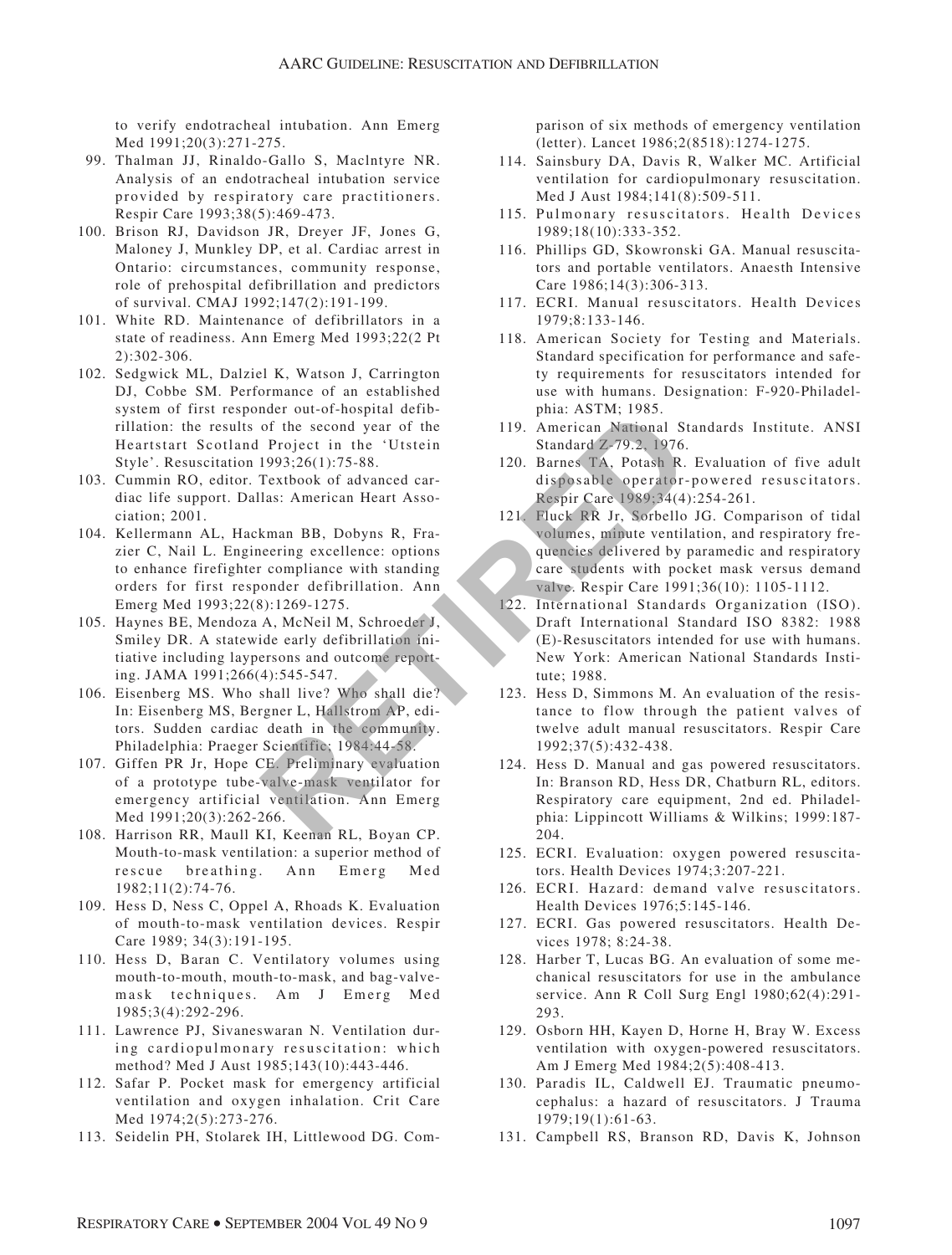DJ, Porembka D, Hurst JM. Laboratory and clinical evaluation of the Impact Uni-Vent 750 portable ventilator. Respir Care 1992;37(1):29- 36.

- 132. McGough EK, Banner MJ, Melker RJ. Variations in tidal volume with portable transport ventilators. Respir Care 1992;37(3):233-239.
- 133. Kern KB, Carter AB, Showen RL, Vorhees WD 3d, Babbs CF, Tacker WA, et al. Comparison of mechanical techniques of cardiopulmonary resuscitation: survival and neurologic outcome in dogs. Am J Emerg Med 1987;5(3):190-195.
- 134. Taylor GJ, Rubin R, Tucker M, Greene HL, Rudikoff MT, Weisfeldt ML. External cardiac compression: a randomized comparison of mechanical and manual techniques. JAMA 1978;240(7):644-646.
- 135. McDonald JL. Systolic and mean arterial pressures during manual and mechanical CPR in humans. Ann Emerg Med 1982;11(6):292-295.
- 136. American Society for Testing and Materials (ASTM). Standards for cuffed and uncuffed tracheal tubes (F290201). Philadelphia: ASTM; 1989.
- 137. American Society for Testing and Materials (ASTM). F 1254-90. Standard practice for performance of prehospital manual defibrillation. In: Annual book of ASTM standards, Vol 13.01:661-662. Philadelphia: ASTM; 1990.
- 138. Stults KR, Brown DD, Cooley F, Kerber RE. Self-adhesive monitor/defibrillation pads improve prehospital defibrillation success. Ann Emerg Med 1987;16(8):872-877.
- 139. American Society for Testing and Materials (ASTM). F 1255-90. Standard practice for performance of prehospital automated defibrillation. In: Annual book of ASTM standards. Vol 13.01:663-664. Philadelphia: ASTM; 1990.
- 140. Stults KR, Brown DD, Kerber RE. Efficacy of an automated external defibrillator in the management of out-of hospital cardiac arrest: validation of the diagnostic algorithm and initial clinical experience in a rural environment. Circulation 1986;73(4):701-709.
- 141. Weaver WD, Hill D, Fahrenbruch CE, Copass MK, Martin JS, Cobb LA, et al. Use of the automatic external defibrillator in the management of out-of-hospital cardiac arrest. N Engl J Med 1988;319(11):661-666.
- 142. Bocka JJ. Automatic external defibrillators. Ann Emerg Med 1989:18(12):1264-1268.
- 143. Zoll PM, Zoll RH, Falk RH, Clinton JE, Eitel DR, Antman EM. External noninvasive temporary cardiac pacing: clinical trials. Circulation 1985;71(5):937-944.
- 144. Falk RH, Jacobs L, Sinclair A, Madigan-McNeil C. External noninvasive cardiac pacing in outof-hospital cardiac arrest. Crit Care Med

1983;11(10):779-782.

- 145. Bocka JJ. External transcutaneous pacemakers. Ann Emerg Med 1989;18(12):1280-1286.
- 146. Murray IP, Modell JH. Early detection of endotracheal tube accidents by monitoring carbon dioxide concentration in respiratory gas. Anesthesiology 1983;59(4):344-346.
- 147. Sayah AJ, Peacock WF, Overton DT. End-tidal  $CO<sub>2</sub>$  measurement in the detection of esophageal intubation during cardiac arrest. Ann Emerg Med 1990;19(8):857-860.
- 148. Sanders AB, Kern KB, Otto CW, Milander MM, Ewy GA. End-tidal carbon dioxide monitoring during cardiopulmonary resuscitation: a prognostic indicator for survival. JAMA 1989;262(10):1347-1351.
- 149. Garnett AR, Ornato JP, Gonzalez ER, Johnson EB. End-tidal carbon dioxide monitoring during cardiopulmonary resuscitation. JAMA 1987;257(4):512-515.
- 150. Falk JL, Rackow EC, Weil MH. End-tidal carbon dioxide concentration during cardiopulmonary resuscitation. N Engl J Med 1988;318(10):607- 611.
- 151. Bayes de Luna A, Coumel P, Leclercq JF. Ambulatory sudden cardiac death: mechanism of production of fatal dysrhythmia on the basis of data from 157 cases. Am Heart J 1989;117(1):151- 159. ic and mean arterial pressure and mechanical CPR in human arterial pressure and all the cardiopal monary<br>
and 1982;11(6):292-295.<br>
1987;257(4):512-515.<br>
1987;257(4):512-515.<br>
1987;257(4):512-515.<br>
1987;257(4):512-515.<br>
199
	- 152. Curry L, Gass D. Effects of training in cardiopulmonary resuscitation on competence and patient outcome. CMAJ 1987;137(6):491-496.
	- 153. Heath ML, Brown RW. Quality of cardiopulmonary resuscitation (letter). Lancet 1992;339(8808):1542.
	- 154. Kaye W, Mancini ME. Use of the Mega Code to evaluate team leader performance during advanced cardiac life support. Crit Care Med 1986;14(2):99-104.
	- 155. Kaye W, Mancini ME. Retention of cardiopulmonary resuscitation skills by physicians, registered nurses, and the general public. Crit Care Med 1986;14(7):620-622.
	- 156. Lowenstein SR, Hansbrough JF, Libby LS, Hill DM, Mountain RD, Scoggin CH. Cardiopulmonary resuscitation by medical and surgical house-officers. Lancet 1981;2(8248):679-681.
	- 157. Weil MH, Rackow EC, Trevino R, Grundler W, Falk JL, Griffel MI. Difference in acid-base state between venous and arterial blood during cardiopulmonary resuscitation. N Engl J Med 1986;315(3):153-156.
	- 158. Sanders AB, Ewy GA, Taft TV. Prognostic and therapeutic importance of the aortic diastolic pressure in resuscitation from cardiac arrest. Crit Care Med 1984;12(10):871-873.
	- 159. Paradis NA, Martin GB, Rivers EP, Goetting MG, Appleton TJ, Feingold M, Nowak RM.